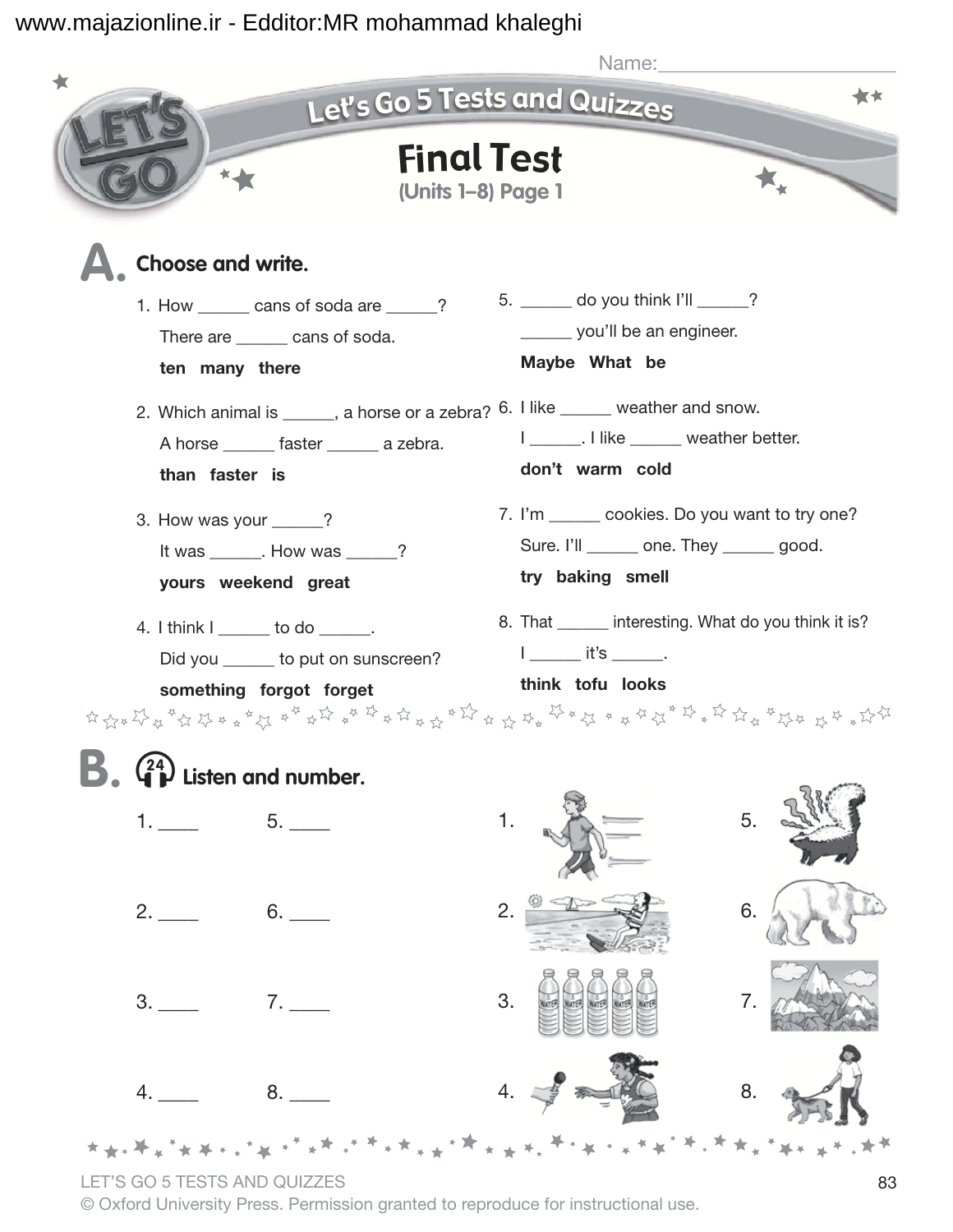

 $\frac{1}{2} \left( \frac{1}{2} \frac{1}{2} \frac{1}{2} \frac{1}{2} \frac{1}{2} \frac{1}{2} \frac{1}{2} \frac{1}{2} \frac{1}{2} \frac{1}{2} \frac{1}{2} \frac{1}{2} \frac{1}{2} \frac{1}{2} \frac{1}{2} \frac{1}{2} \frac{1}{2} \frac{1}{2} \frac{1}{2} \frac{1}{2} \frac{1}{2} \frac{1}{2} \frac{1}{2} \frac{1}{2} \frac{1}{2} \frac{1}{2} \frac{1}{2} \frac{1}{2} \frac{1}{2} \frac{1}{2}$ 



84 LET'S GO 5 TESTS AND QUIZZES © Oxford University Press. Permission granted to reproduce for instructional use.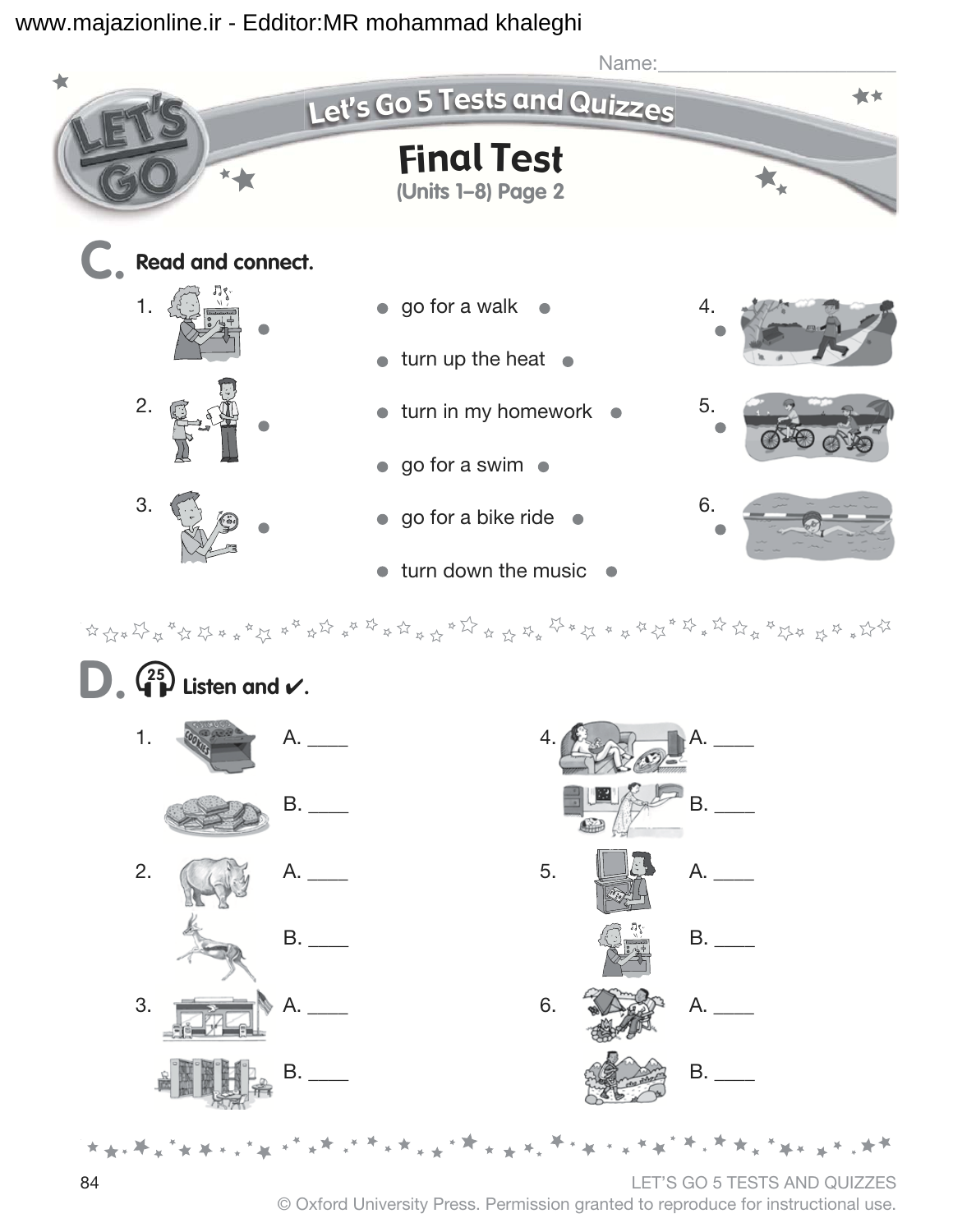![](_page_2_Picture_1.jpeg)

8. What did they do last summer? \_\_\_\_ H. It tastes sour.

![](_page_2_Figure_4.jpeg)

LET'S GO 5 TESTS AND QUIZZES 85 © Oxford University Press. Permission granted to reproduce for instructional use.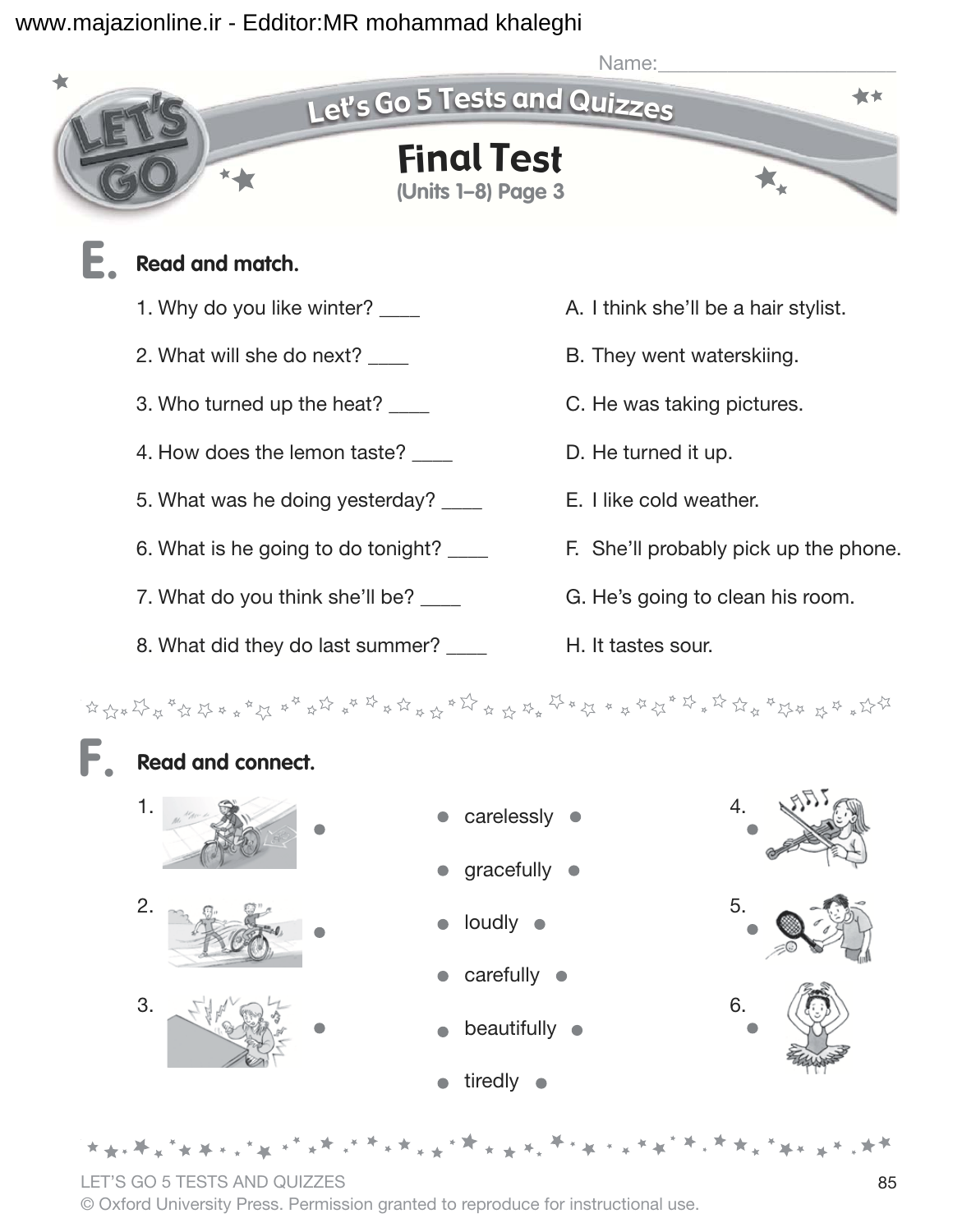![](_page_3_Figure_1.jpeg)

© Oxford University Press. Permission granted to reproduce for instructional use.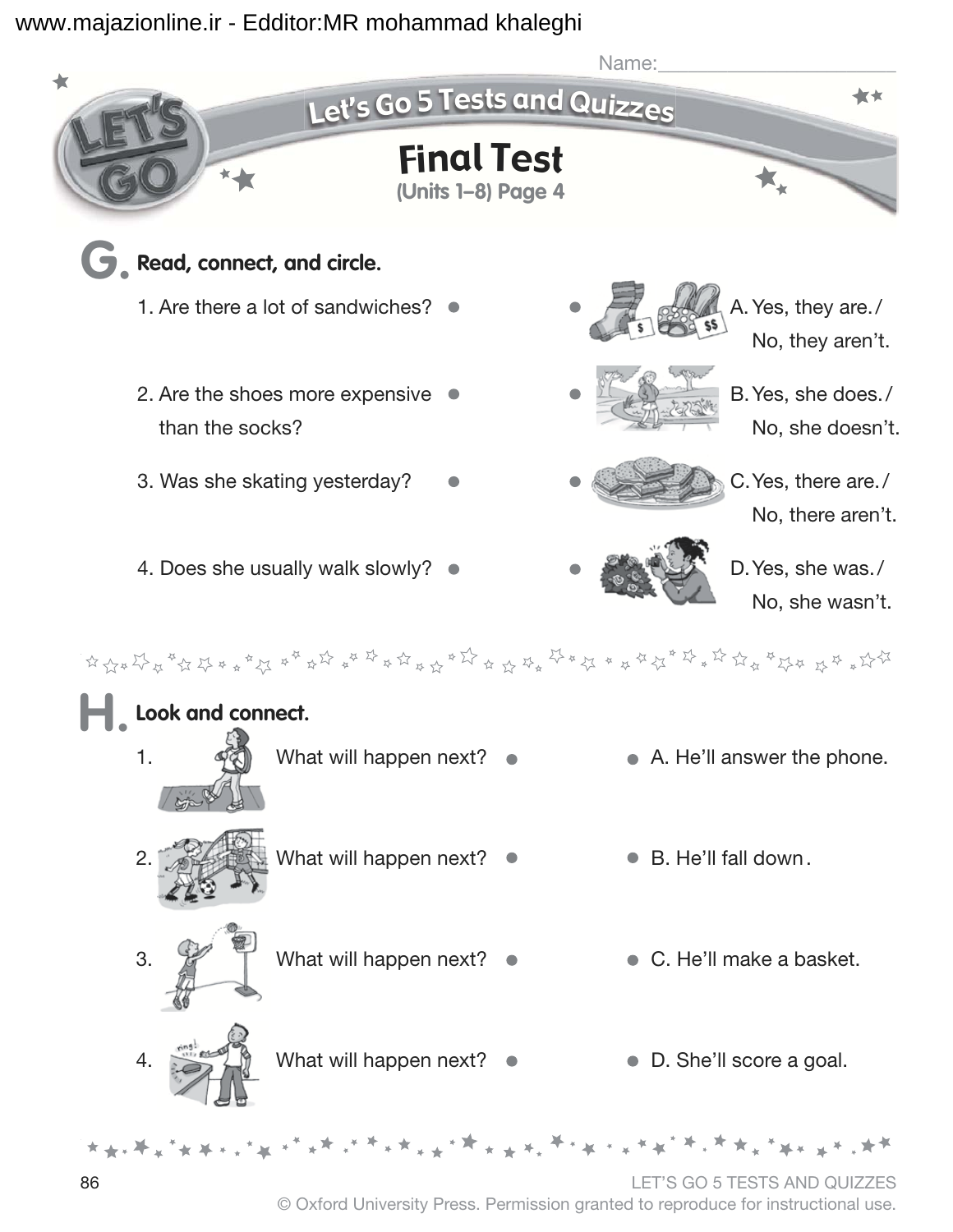![](_page_4_Picture_1.jpeg)

![](_page_4_Figure_3.jpeg)

LET'S GO 5 TESTS AND QUIZZES 87

© Oxford University Press. Permission granted to reproduce for instructional use.